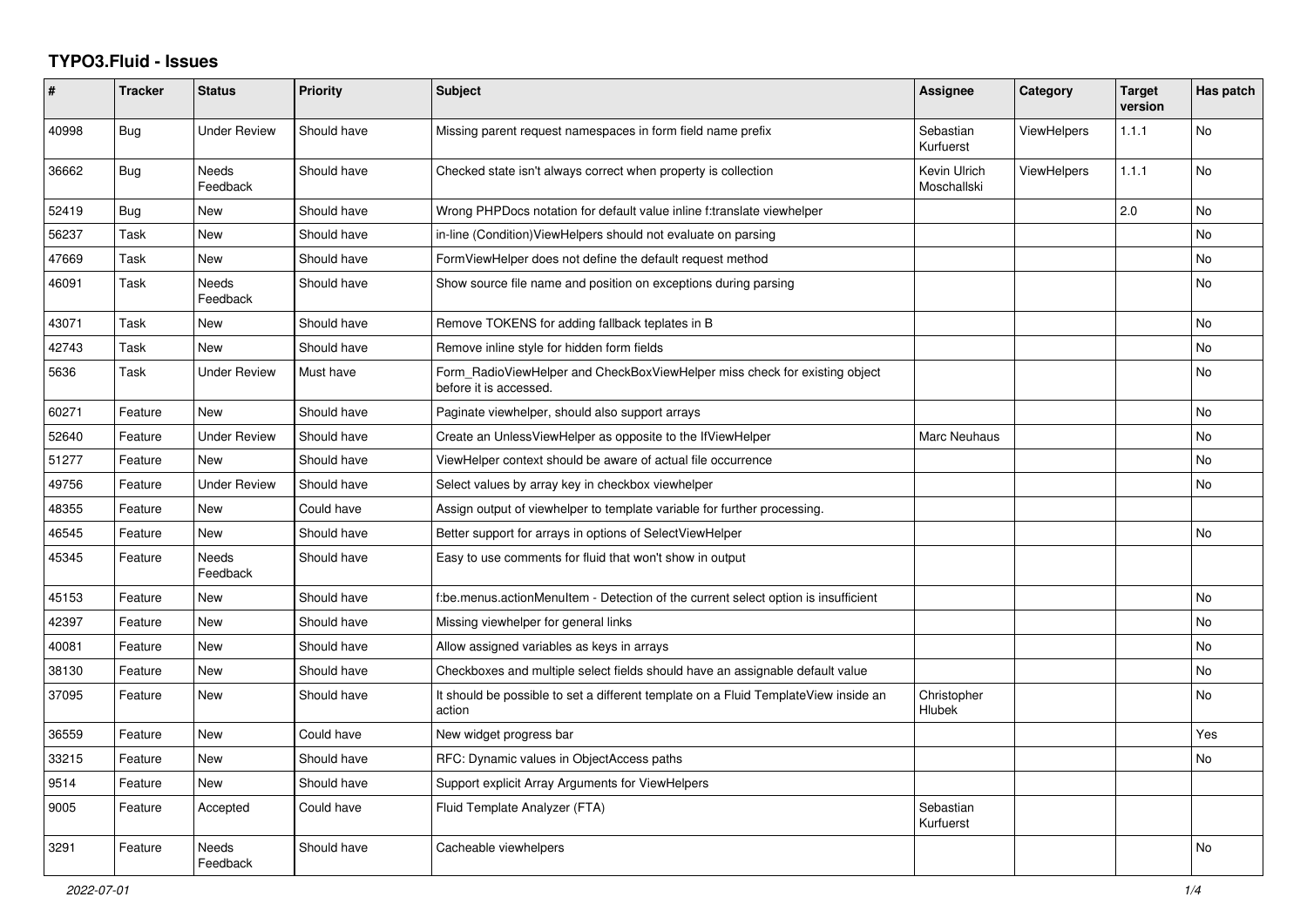| #     | <b>Tracker</b> | <b>Status</b>            | <b>Priority</b> | Subject                                                                                                     | <b>Assignee</b>        | Category | <b>Target</b><br>version | Has patch |
|-------|----------------|--------------------------|-----------------|-------------------------------------------------------------------------------------------------------------|------------------------|----------|--------------------------|-----------|
| 58983 | Bug            | <b>New</b>               | Should have     | format.date does not respect linebreaks and throws exception                                                |                        |          |                          | No.       |
| 58921 | Bug            | New                      | Should have     | f:form.* VHs crash if NOT inside f:form but followed by f:form                                              |                        |          |                          | No        |
| 57885 | Bug            | <b>New</b>               | Must have       | Inputs are cleared from a second form if the first form produced a vallidation error                        |                        |          |                          | No        |
| 55008 | Bug            | <b>Under Review</b>      | Should have     | Interceptors should be used in Partials                                                                     | Christian Müller       |          |                          | No        |
| 52591 | Bug            | New                      | Should have     | The Pagination Widget broken for joined objects                                                             |                        |          |                          | No        |
| 52536 | <b>Bug</b>     | <b>Under Review</b>      | Should have     | Errorclass not set if no property-attribute set                                                             |                        |          |                          |           |
| 50888 | Bug            | <b>Under Review</b>      | Should have     | WSOD by changing name of section and if Fluid caches are generated                                          |                        |          |                          | No        |
| 49038 | <b>Bug</b>     | <b>New</b>               | Must have       | form.select does not select the first item if prependOptionValue is used                                    |                        |          |                          | No        |
| 47006 | Bug            | <b>Under Review</b>      | Should have     | widget identifier are not unique                                                                            |                        |          |                          | No.       |
| 28554 | Bug            | New                      | Should have     | (v4) implement feature flag to disable caching                                                              |                        |          |                          | No        |
| 28553 | <b>Bug</b>     | New                      | Should have     | improve XHProf test setup                                                                                   |                        |          |                          | No        |
| 28552 | Bug            | New                      | Should have     | (v5) write ViewHelper test for compiled run; adjust functional test to do two passes<br>(uncached & cached) |                        |          |                          | No        |
| 28551 | <b>Bug</b>     | Accepted                 | Should have     | (v4) backport VHTest                                                                                        | Sebastian<br>Kurfuerst |          |                          | No        |
| 28550 | Bug            | New                      | Should have     | (v4) make widgets cacheable, i.e. not implement childnodeaccess interface                                   |                        |          |                          | No        |
| 28549 | Bug            | New                      | Should have     | make widgets cacheable, i.e. not implement childnodeaccess interface                                        |                        |          |                          | No        |
| 13045 | Bug            | New                      | Should have     | Entity decode of strings are different between if-conditions and output of variable                         |                        |          |                          |           |
| 32035 | Task           | <b>New</b>               | Should have     | Improve fluid error messages                                                                                |                        | Core     |                          | Yes       |
| 46257 | Feature        | <b>Under Review</b>      | Should have     | Add escape sequence support for Fluid                                                                       |                        | Core     |                          | No        |
| 33394 | Feature        | <b>Needs</b><br>Feedback | Should have     | Logical expression parser for BooleanNode                                                                   | Tobias Liebig          | Core     |                          | <b>No</b> |
| 30555 | Feature        | <b>New</b>               | Could have      | Make TagBuilder more extensible                                                                             |                        | Core     |                          | No        |
| 10472 | Feature        | <b>New</b>               | Could have      | <b>Fluid Standalone distribution</b>                                                                        |                        | Core     |                          | No        |
| 7608  | Feature        | <b>New</b>               | Could have      | Configurable shorthand/object accessor delimiters                                                           |                        | Core     |                          | Yes       |
| 4704  | Feature        | <b>New</b>               | Should have     | Improve parsing exception messages                                                                          |                        | Core     |                          |           |
| 1907  | Feature        | New                      | Could have      | Default values for view helpers based on context                                                            |                        | Core     |                          |           |
| 51239 | Bug            | <b>Under Review</b>      | Must have       | AbstractViewHelper use incorrect method signature for "\$this->systemLogger->log()"                         | Adrian Föder           | Core     |                          | Yes       |
| 39990 | Bug            | <b>New</b>               | Should have     | Same form twice in one template: hidden fields for empty values are only rendered<br>once                   |                        | Core     |                          | No.       |
| 33551 | Bug            | <b>New</b>               | Must have       | View helper values break out of a partial scope                                                             | Sebastian<br>Kurfuerst | Core     |                          | No        |
| 27607 | Bug            | New                      | Must have       | Make Fluid comparisons work when first element is STRING, second is NULL.                                   |                        | Core     |                          | No        |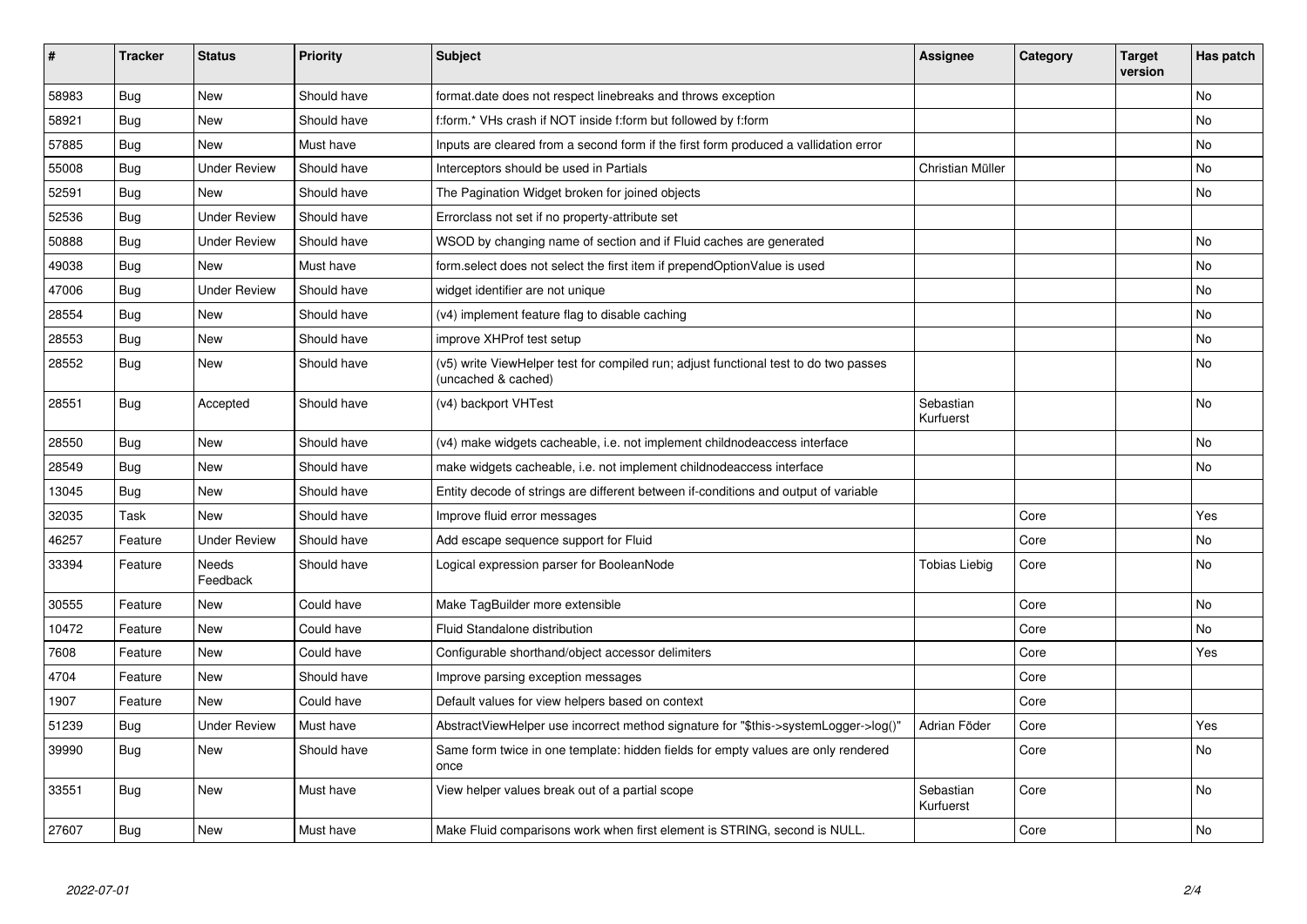| ∦     | <b>Tracker</b> | <b>Status</b>            | <b>Priority</b>      | Subject                                                                                                | <b>Assignee</b>             | Category    | <b>Target</b><br>version | Has patch |
|-------|----------------|--------------------------|----------------------|--------------------------------------------------------------------------------------------------------|-----------------------------|-------------|--------------------------|-----------|
| 12863 | Bug            | New                      | Should have          | Attributes of a viewhelper can't contain a '-'                                                         | Sebastian<br>Kurfuerst      | Core        |                          | No        |
| 3481  | Bug            | New                      | Should have          | Use ViewHelperVariableContainer in PostParseFacet                                                      |                             | Core        |                          | No        |
| 45394 | Task           | New                      | Should have          | Forwardport Unit test for standalone view                                                              |                             | View        |                          | No        |
| 43072 | Task           | New                      | Should have          | Remove TOKENS for adding templates fallback in Backporter                                              |                             | View        |                          | No        |
| 60181 | Feature        | <b>New</b>               | Could have           | Caching mechanism for Fluid Views/Templates                                                            |                             | View        |                          | No.       |
| 8989  | Feature        | Needs<br>Feedback        | Could have           | Search path for fluid template files                                                                   |                             | View        |                          | No        |
| 38369 | <b>Bug</b>     | New                      | Must have            | Resource ViewHelpers should not fall back to request package                                           |                             | View        |                          | No        |
| 54195 | Task           | New                      | Should have          | Rename and move FormViewHelper's errorClass value, currently 'f3-form-error'                           | Adrian Föder                | ViewHelpers |                          | No        |
| 34309 | Task           | New                      | Could have           | Unknown ViewHelpers cause exception - should be handled more graceful                                  |                             | ViewHelpers |                          | No        |
| 26664 | Task           | New                      | Won't have this time | Clean up Form ViewHelpers                                                                              |                             | ViewHelpers |                          | No        |
| 26658 | Task           | New                      | Won't have this time | Make Form ViewHelpers consistent                                                                       |                             | ViewHelpers |                          | No        |
| 10911 | Task           | New                      | Should have          | Tx_Fluid_ViewHelpers_Form_AbstractFormViewHelper->renderHiddenIdentityField<br>should be more reliable |                             | ViewHelpers |                          | No        |
| 9950  | Task           | New                      | Should have          | Binding to nested arrays impossible for form-elements                                                  |                             | ViewHelpers |                          |           |
| 8491  | Task           | <b>Needs</b><br>Feedback | Should have          | link.action and uri.action differ in absolute argument                                                 | Karsten<br>Dambekalns       | ViewHelpers |                          | No        |
| 60003 | Feature        | New                      | Should have          | Add required-Attribute to f:form.password                                                              |                             | ViewHelpers |                          | No        |
| 51100 | Feature        | New                      | Must have            | Links with absolute URI should have the option of URI Scheme                                           |                             | ViewHelpers |                          | No.       |
| 39936 | Feature        | New                      | Should have          | registerTagAttribute should handle default values                                                      |                             | ViewHelpers |                          | No        |
| 36410 | Feature        | <b>New</b>               | Should have          | Allow templates to send arguments back to layout                                                       |                             | ViewHelpers |                          | No.       |
| 5933  | Feature        | Accepted                 | Should have          | Optional section rendering                                                                             | Sebastian<br>Kurfuerst      | ViewHelpers |                          | No        |
| 3725  | Feature        | <b>New</b>               | Could have           | <b>CSS Engine</b>                                                                                      | Christian Müller            | ViewHelpers |                          | No        |
| 65424 | <b>Bug</b>     | <b>Under Review</b>      | Should have          | SelectViewHelper must respect option(Value Label)Field for arrays                                      |                             | ViewHelpers |                          | No.       |
| 60856 | Bug            | New                      | Must have            | Target attribute not supported by the form viewhelper                                                  |                             | ViewHelpers |                          | Yes       |
| 59057 | Bug            | <b>Under Review</b>      | Must have            | Hidden empty value fields shoud be disabled when related field is disabled                             | <b>Bastian</b><br>Waidelich | ViewHelpers |                          | No        |
| 58862 | <b>Bug</b>     | Needs<br>Feedback        | Should have          | FormViewHelper doesn't accept NULL as value for \$arguments                                            | Bastian<br>Waidelich        | ViewHelpers |                          | Yes       |
| 54284 | Bug            | New                      | Should have          | Default Option for Switch/Case VH                                                                      |                             | ViewHelpers |                          | No        |
| 49600 | Bug            | New                      | Should have          | f:form tag shown as a HTML on frontend                                                                 |                             | ViewHelpers |                          | No        |
| 40064 | <b>Bug</b>     | New                      | Must have            | Multiselect is not getting persisted                                                                   |                             | ViewHelpers |                          | No        |
| 37619 | <b>Bug</b>     | New                      | Should have          | Fatal Error when using variable in name attribute of Section ViewHelper                                |                             | ViewHelpers |                          | No        |